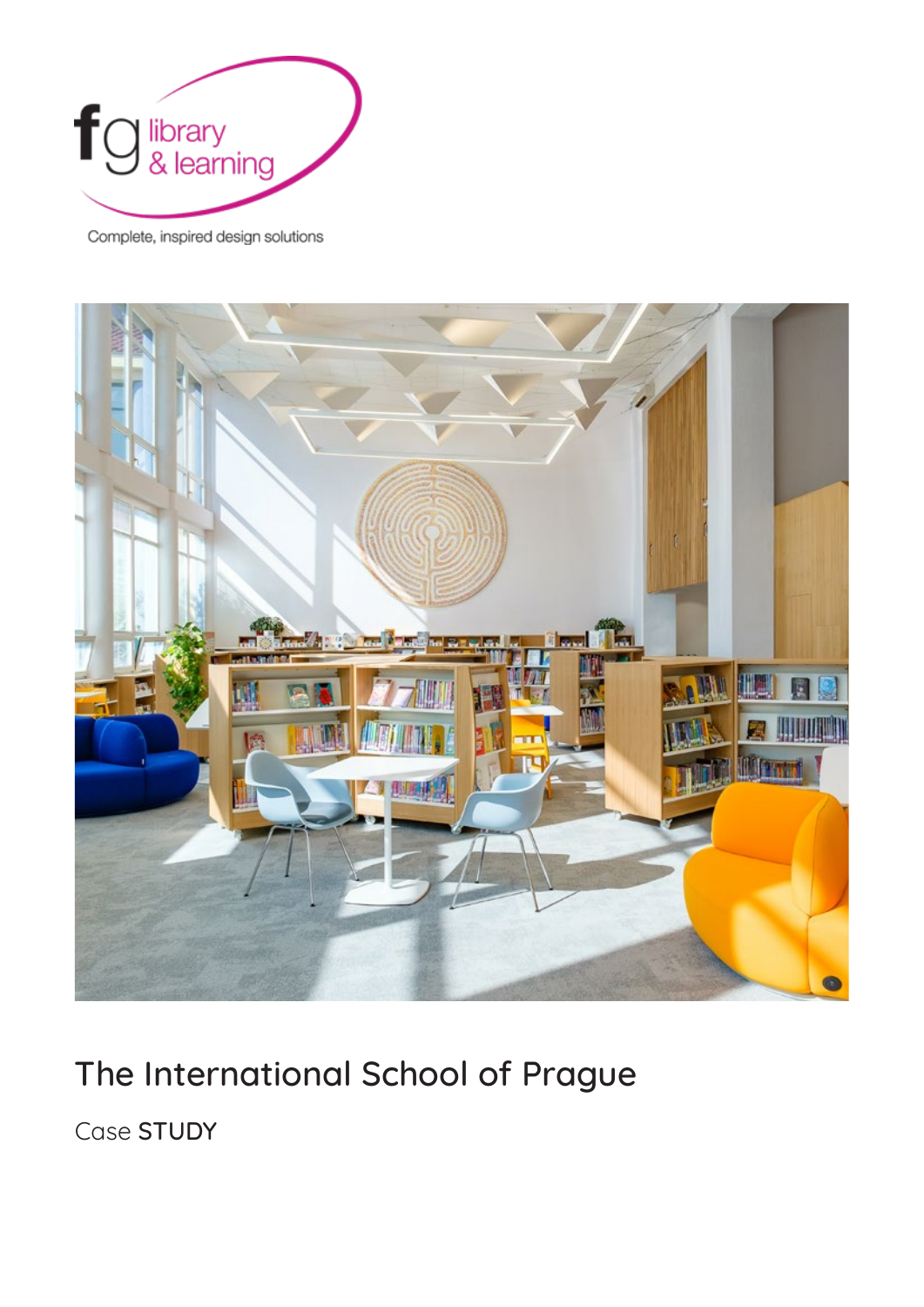## The BRIEF

In spite of a worldwide pandemic, the International School of Prague utilised the 2020 summer break to undertake improvements to their campus, including their Learning Innovation Hub (The Hub).

Funded by generous donors the Hub is a focused showpiece.

The International School of Prague is the oldest and largest International school in the Czech Republic with around 900 students representing more than 60 nationalities.

FG Library & Learning (FG) were approached by the Prague based construction consultancy Sentient, as they were looking for a specialist British library furniture manufacture to work with on the refurbishment of The Hub.

The large space, with its high ceilings and full height windows to one side was to undergo a full makeover, with high specification furniture and prestige finishes as one of the key focus.

The space needed to be to be suitable for use by students of all ages, ranging from 3 to 18 years old, whilst offering maximu m versatility and flexibility for the space to be used for alternative purposes such as presentations, meetings or events.





The project team responsible for bringing this project to fruition consisted of the International School of Prague, Construct ion Consultancy Sentient, Architectural Studio Pespektiv and British designer and manufacturer FG Library & Learning.

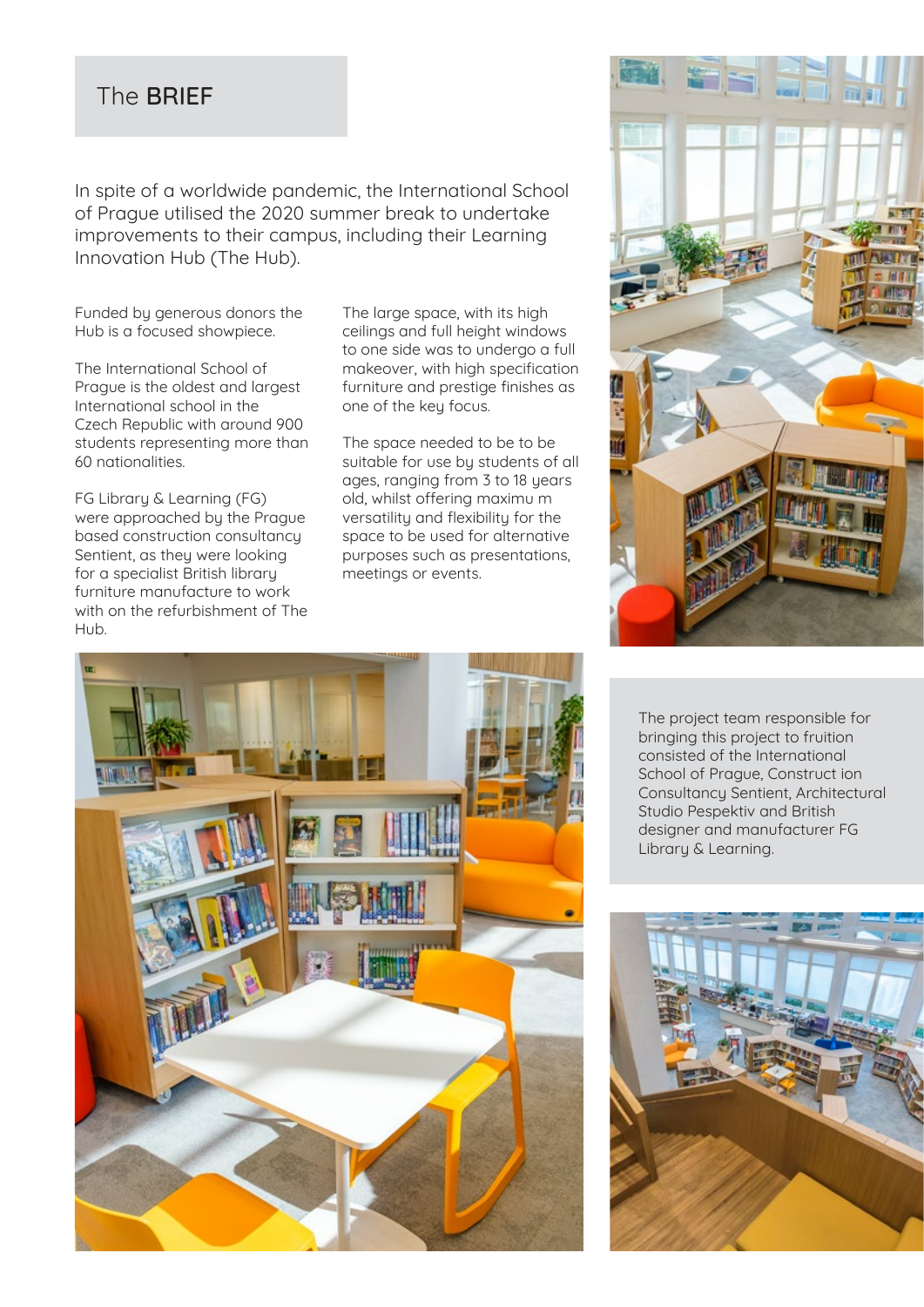## The SOLUTION

In unprecedented times, when the whole world went into a lockdown, the project management of the Hub started in earnest.

Unlike other projects, FG could not visit to undertake a comprehensive site survey, rather the UK team had to conduct all activities through video, phone and email communication.

A challenge, which FG stepped up to, liaising with the Prague based project members, adopting the use Of lists and checks, with clear concise instructions, All requiring a large amount of trust.

The installation occurred when restrictions in the UK and Czech Republic were lifted, this time a logistical challenge due to the Hub's access, only capable of allowing 3.5 tonne size vehicles.

Shipping over from the UK in 3 articulated vehicles, meant double handling by the FG fitting team and local labour.

Knowing these small but significant conditions, which were included in the project planning, plus tight quality controls, meant the project was installed 100% on time, in full, and snag free. As the heart of the school, the Hub furniture needed to be versatile and robust.

To accommodate the need for adaptability and multipurpose use, plus a high volume of users, FG installed a bespoke version of their Landscape Library Shelving. These are robust units with concealed heavy duty castors, which are tried and tested in high specification projects. The specified finish of the furniture was to match the interior renovations, primarily, high gloss white and European Oak Veneer.

The use of white laminate, creating a clean background, helping to reduce visual conflict. Also supplied with the shelving were matching bespoke staff desks, easily identifiable as the Hub's point of help and assistance. Located centrally, these provided comfort and expansive workspace, whilst being positioned to maximise and maintain optimum view points of the entire space.

Top quality product and a high spec design was demanded to reflect the quality and standards of the International School of Prague, a reflection of its high level of teaching, staff and facilities.

FG were chosen due to its status and reputation as a leading British manufacturer, designer and supplier of Library furniture, accredited with i nternational standard ISO14001.

The Landscape Library Shelving with stulish and classical design, plus with the ability to bespoke project sizing, met the exacting quality requirements.

Not only did the shelving meet the original brief, for adaptability and versatility, it also contained future proofing features to meet ever changing learning methods:

- True mobility with castors allowing reconfigurations to quickly change the Hub space
- Angled columns to creatively join shelving units (infill fillets and display fillets), establishing multi use zones
- 3 way positioning system, to allow books to be displayed in 3 different positions. A feature to allow the Hub to frequently change the way books are displayed in the space, and within the shelving units



The International School of Prague was a totally different type of project to work on due to the complexity created by the pandemic, but was a clear demonstration of how capabilities, experience and tight quality controls can bring a concept to life whatever the situation.